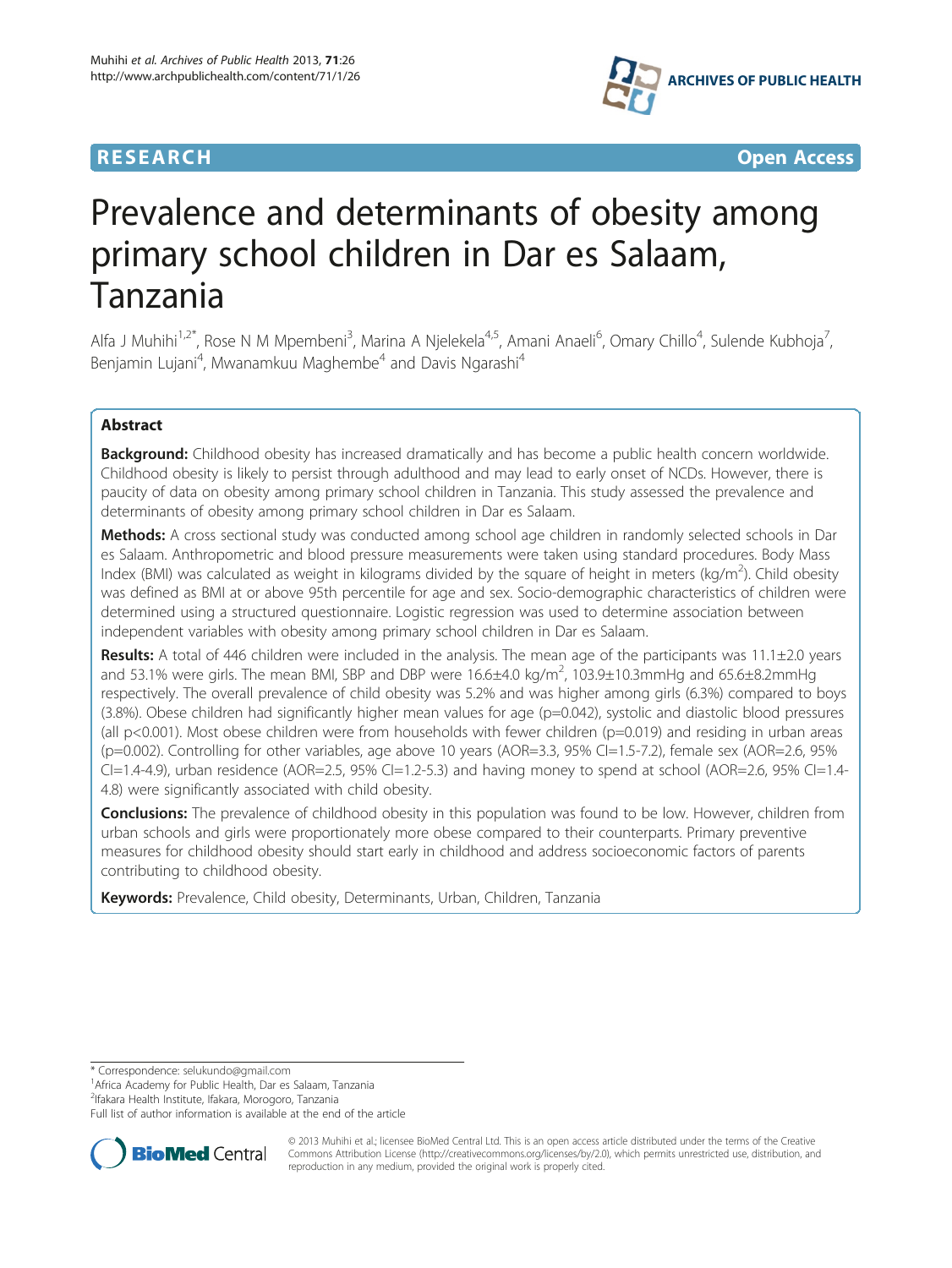## Background

The increasing prevalence of childhood obesity has become a growing matter of public health concern worldwide. Obesity has increased from 4.2% in 1990 to 6.7% in 2010 worldwide and is expected to reach 9.1% in 2020 [[1\]](#page-7-0). The risk is more for children in industrialized countries where the prevalence has increased more than twice in the past three decades [\[2](#page-7-0)]. In 2010, 43 million children were estimated to be obese worldwide, out of whom, 35 million (81.4%) were from developing countries [\[1](#page-7-0)]. The estimated prevalence of childhood obesity in Africa in 2010 was 8.5% and is expected to reach 12.7% in 2020 [\[1\]](#page-7-0). North Africa is the region with highest prevalence of childhood obesity in Africa [\[3](#page-7-0)].

Few studies have been conducted on the prevalence of obesity among primary school children in Tanzania [[4-6](#page-7-0)]. In a study conducted in Dodoma and Kinondoni, Mosha et al. showed that the prevalence of obesity among children aged 6–9 years was 5.6% and 6.3% respectively [\[5](#page-7-0)]. A similar low prevalence of child obesity (5.3%) was also reported by Chillo et al. in a study conducted in Dar es Salaam and Morogoro regions [[4\]](#page-7-0).

Genetic and environmental factors have been documented as potential causes of obesity [\[7,8](#page-7-0)]. The rising prevalence of childhood obesity in developing countries is attributed to the growing urbanization, transition towards high caloric western diet of refined and fast foods and sedentary lifestyle [\[9,10\]](#page-7-0). Tanzania is not spared by the consequences of globalization, and profound societal changes have taken place especially in urban settings [[11,12\]](#page-7-0). Leisure time activities are increasingly sedentary. Entertainments such as television, video and computer games are also widely and easily accessible. Hours spent on viewing television and computer usage is associated with increasing BMI among children [[13\]](#page-7-0). Walking to and from school and morning joggings provided a potentially important opportunity for establishing daily physical activity among primary school children [\[14\]](#page-7-0).

Literature from both, developed and developing countries have documented association between childhood obesity with many adverse health effects, ranging from hyperlipidemia, hypertension, respiratory disorders, glucose intolerance and type 2 diabetes mellitus, depression and low selfesteem to social discrimination [\[15-19](#page-7-0)]. All these adverse effects point to the necessity of preventing childhood obesity.

With the increasing body of evidence that childhood obesity often persist through adulthood [[20-22\]](#page-7-0) and higher possibility of lifestyle modification in children as opposed to adults, interventions aiming at modifying risk factors to prevent childhood obesity should be a top priority [[23\]](#page-7-0). It is thus imperative to understand the magnitude and determinants of childhood obesity in order to develop effective preventive strategies. The present study assessed the prevalence and determinants of childhood obesity among primary school children in Dar es Salaam.

#### **Methods**

#### Study design, site and population

This cross-sectional study was conducted among primary school children aged 6–17 years from nine primary schools in three districts of Ilala, Kinondoni and Temeke in Dar es Salaam region. A sampling frame of all public and private schools in Dar es Salaam region was obtained from the district education authorities. Multistage cluster sampling was used to select schools to be involved in the study. Selection was made to ensure equal representation primary schools from both urban and rural settings of Dar es Salaam. Within each selected school one class (from class 1–7) was randomly selected and all children from the selected class were invited to participate into the study. Consent forms containing detailed information about the study were given to children to take to their parents. Signed consent forms were returned by the children on the scheduled day for data collection. Study questionnaires with both closed and openended questions were used to gather the required information from the participants.

#### Anthropometric measurements

Anthropometric measurements were conducted by trained research assistants early in the morning before classes began. Measurements were conducted in a dedicated room at each school with children wearing light clothes and with no shoes. Body weight was measured using a selfcalibrating precision digital scale (Omron, Japan). Height was measured to the nearest 0.1 cm by a fixed Shorr measuring board (Shorr Productions, Olner, MD). BMI was then calculated as weight in kilograms divided by the square of height in meters ( $\text{kg/m}^2$ ). All measurements were taken while observing standard precautions [[24](#page-7-0)]. Child obesity was defined based on BMI percentiles for age and sex. Children with BMI at or above 95th percentile for age and sex were considered obese [[25](#page-7-0)].

#### Blood pressure measurements

Blood pressure was measured using a standardized digital blood pressure measuring machine (Omron Digital HEM-907, Tokyo, Japan). Blood pressure readings were taken after the child had rested for at least 5– 10 minutes. Blood pressure was measured on the left upper arm with the child in a seated position. Three readings were taken for each participant, and an average of the three readings was used during analysis.

#### Sociodemographic information

A structured questionnaire was used to collect sociodemographic information from the participating children. Important sociodemographic information was obtained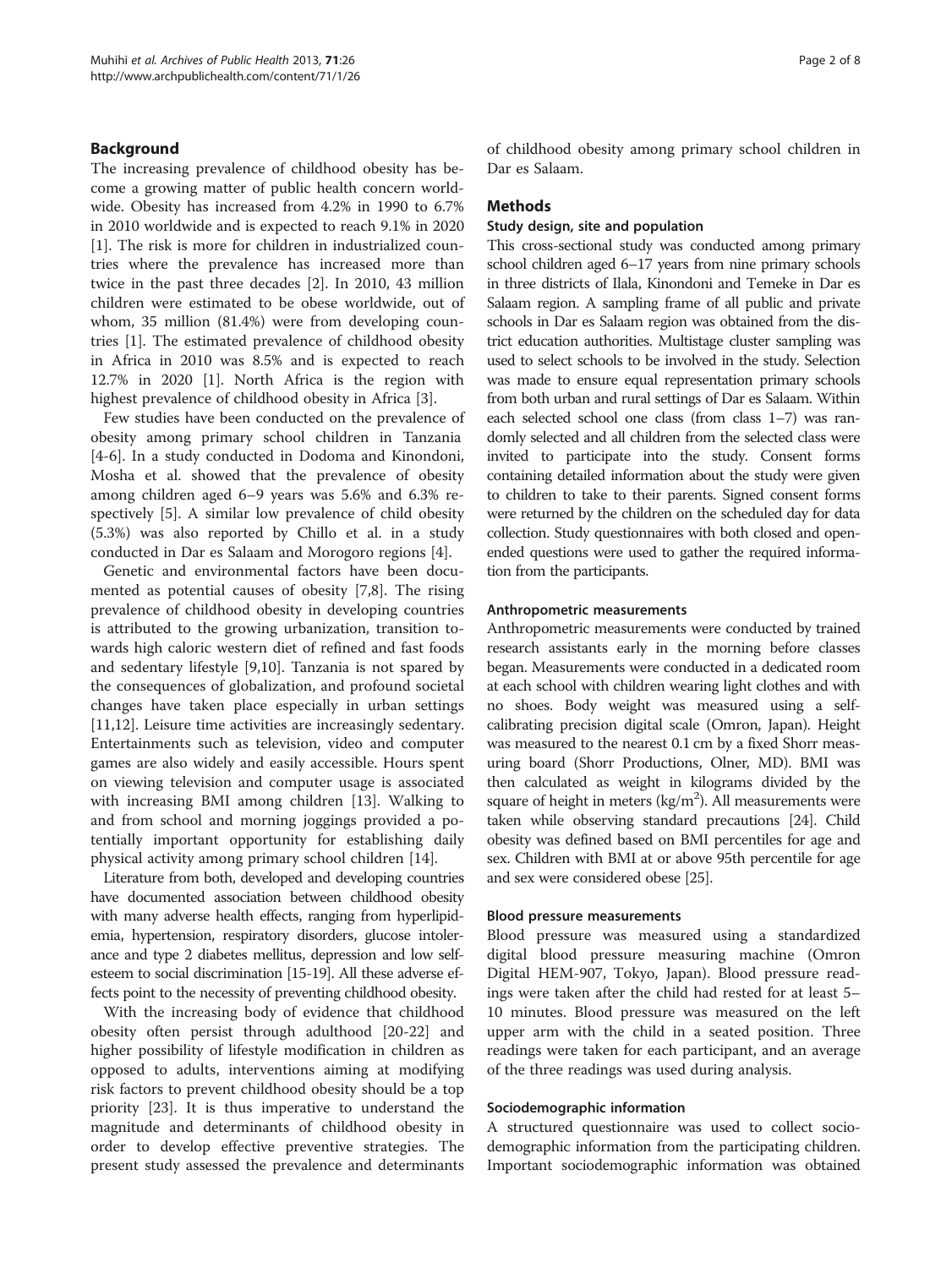| Variable                    | All (N=446)    |            | <b>Boys (N=209)</b> |            | <b>Girls (N=237)</b> |            | P-value |
|-----------------------------|----------------|------------|---------------------|------------|----------------------|------------|---------|
|                             | Mean±SD        | $(n)\%$    | Mean±SD             | $(n)\%$    | Mean±SD              | $(n)\%$    |         |
| Age in years                | $11.1 \pm 2.0$ |            | $11.3 \pm 2.1$      |            | $11.1 \pm 2.0$       |            | 0.591   |
| Place of residence          |                |            |                     |            |                      |            | 0.294   |
| Rural                       |                | 197 (44.2) |                     | 98 (46.9)  |                      | 99 (41.8)  |         |
| Urban                       |                | 249 (55.8) |                     | 111(53.1)  |                      | 138 (58.2) |         |
| Religion                    |                |            |                     |            |                      |            | 0.777   |
| Christian                   |                | 225 (50.4) |                     | 107(51.2)  |                      | 118 (49.8) |         |
| Muslim                      |                | 221 (49.6) |                     | 102 (48.8) |                      | 119 (50.2) |         |
| Number of adults (≥18yrs)   | $6.2 \pm 2.2$  |            | $6.3 \pm 2.3$       |            | $6.2 + 2.0$          |            | 0.949   |
| Number of children (<18yrs) | $3.2 \pm 2.1$  |            | $3.0 + 1.6$         |            | $3.3 \pm 2.5$        |            | 0.307   |
| Education level of mother   |                |            |                     |            |                      |            | 0.014   |
| No formal                   |                | 27(6.3)    |                     | 11(5.5)    |                      | 16(6.9)    |         |
| Primary                     |                | 144 (33.3) |                     | 67 (33.3)  |                      | 77 (33.3)  |         |
| Secondary                   |                | 106 (24.5) |                     | 46 (22.9)  |                      | 60 (26.0)  |         |
| College/University          |                | 68 (15.8)  |                     | 44 (21.9)  |                      | 24 (10.4)  |         |
| No response                 |                | 87 (20.1)  |                     | 33 (16.4)  |                      | 54 (23.4)  |         |
| Occupation of mother        |                |            |                     |            |                      |            | 0.188   |
| Housewife                   |                | 86 (20.2)  |                     | 33 (16.8)  |                      | 53(23.1)   |         |
| <b>Business</b>             |                | 183 (43.0) |                     | 82 (41.6)  |                      | 101(44.1)  |         |
| Farmer                      |                | 59 (13.8)  |                     | 33 (16.8)  |                      | 26 (11.4)  |         |
| Government employee         |                | 39 (9.2)   |                     | 17(8.6)    |                      | 22(9.6)    |         |
| Other                       |                | 59 (13.8)  |                     | 32 (16.2)  |                      | 27 (11.8)  |         |
| SBP                         | 103.9±10.3     |            | 103.4±10.4          |            | $104.3 \pm 10.2$     |            | 0.111   |
| <b>DBP</b>                  | $65.6 \pm 8.2$ |            | $66.4 \pm 8.3$      |            | $66.7 \pm 8.2$       |            | 0.433   |
| <b>BMI</b>                  | $16.6{\pm}4.0$ |            | 16.1±4.04           |            | 17.0±4.0             |            | 0.002   |

<span id="page-2-0"></span>

|  | Table 1 Socio-demographic characteristics of primary school children in Dar es Salaam, Tanzania 2011 |
|--|------------------------------------------------------------------------------------------------------|
|--|------------------------------------------------------------------------------------------------------|

from parents/guardian during the interview. Education level of the parents/guardian was assessed and categorized as; no formal education (can neither read nor solve simple mathematics), primary education (attended school for up to 7 years), secondary education (attended school for 12– 14 years) and college/university education (attended university or attended school for 12 years and college training for 1 or more years. Parents'/guardians' main occupations were grouped as housewife, business, farmer and government employee.

## Statistical analysis

Data analysis ranged from descriptive statistics (means, standard deviations and frequencies) describing the general characteristics to identification of statistically significant associations. Continuous variables were compared using t-test or Mann–Whitney U test as appropriate while categorical variables were compared using chi-square  $(X^2)$  test or fisher's exact test. Odds ratios (OR) and their 95% confidence interval (CI) were estimated in univariate and multivariate analysis to measure the association of independent variables and child obesity. All statistical analyses were performed using Statistical Analysis Software (SAS 9.2, Institute Inc., North Carolina, USA) and values with p-value  $\leq 0.05$  were considered statistically significant.

## Ethical issues

Ethical clearance was obtained from the Research Ethics Review Committee of Muhimbili University of Health and Allied Sciences. An informed consent to participate into the study was obtained from the parents/guardians of the selected children prior to the study. Confidentiality of information was adhered to by using unique identification numbers on the data collection tools instead of participant names. Questionnaires were stored in locked cabinets at MUHAS and were accessible to the researchers only.

## Results

## Socio-demographic characteristics of the study population

A total of 446 children from nine primary schools in Dar es Salaam were included into the study. The mean age of the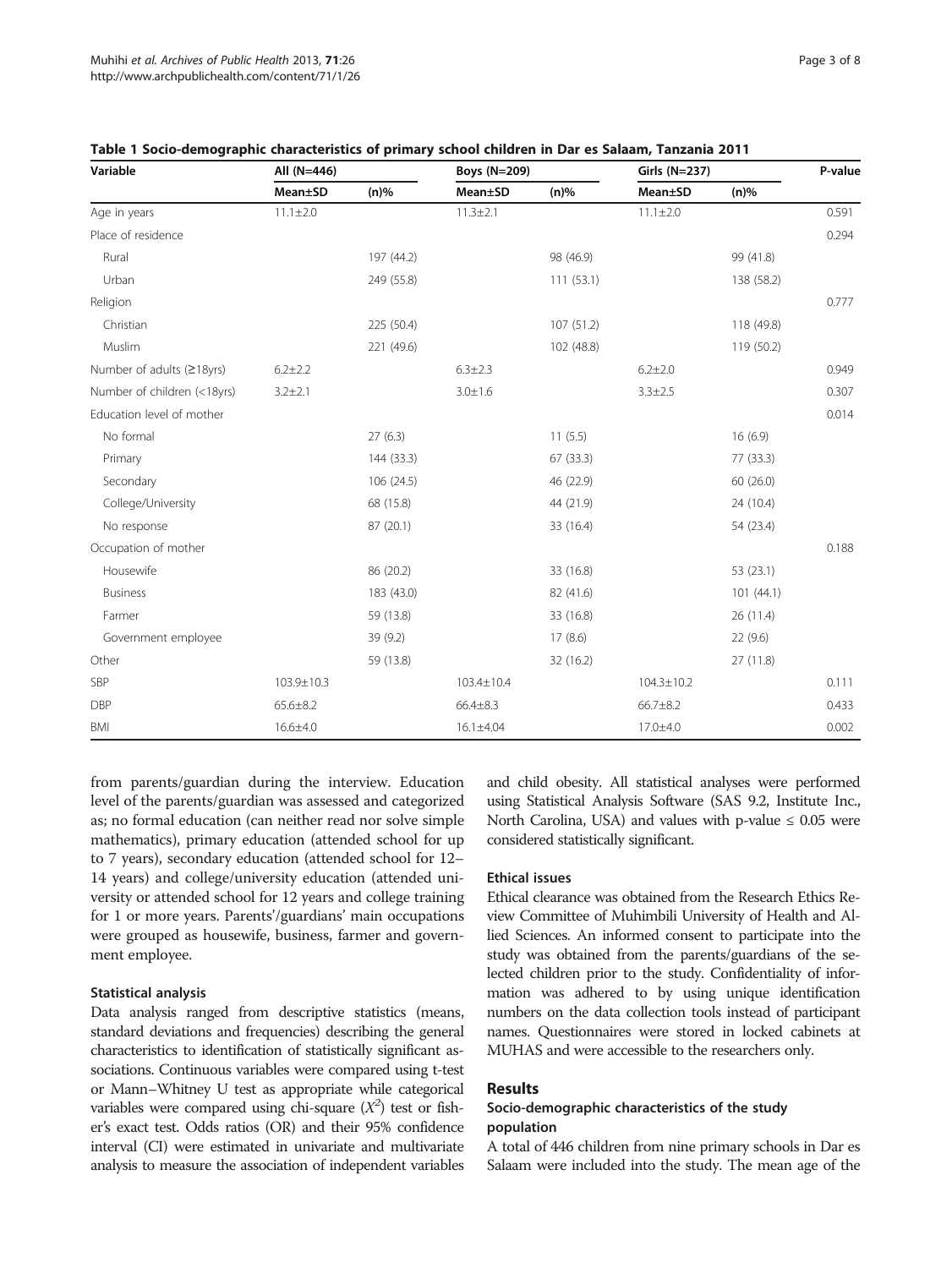Table 2 Prevalence of obesity among primary school children in Dar es Salaam, Tanzania 2011

| Characteristic      | All (N=446) | Boys (209) | Girls (N=237) | P-value |
|---------------------|-------------|------------|---------------|---------|
| <b>BMI</b> category |             |            |               |         |
| Underweight         | 65 (14.6)   | 36 (17.2)  | 29 (12.2)     |         |
| Normal weight       | 314 (70.4)  | 152 (72.7) | 162 (68.4)    | 0.031   |
| Overweight          | 44 (9.8)    | 13(6.3)    | 31(13.1)      |         |
| Obese               | 23(5.2)     | 8(3.8)     | 15(6.3)       |         |

children was  $11.1\pm2.0$  years  $(11.3\pm2.1$  years for boys and  $11.1\pm2.0$  years for girls). The mean BMI for girls  $(17.0\pm4.0)$ kg/m<sup>2</sup>) was higher than that of boys (16.1±4.0 kg/m<sup>2</sup>), and this difference was significant (p=0.002). Statistically significant gender difference was also observed for education level of the mother (p=0.014) (Table [1](#page-2-0)).

Prevalence, distribution and characteristics of obese children Table 2 shows the prevalence of obesity in the population of primary school children in Dar es Salaam. The overall prevalence of child obesity was 5.2%. Obesity was higher among girls (6.3%) compared to boys (3.8%). Similarly, the prevalence of overweight was higher among girls (13.1%) compared to boys (6.3%). The distribution of BMI categories among girls and boys was statistically significant (p=0.031).

Table 3 shows the distribution and characteristics of obese children. More girls were obese than boys with 6.3% and 3.8% respectively. The mean systolic and diastolic blood pressures were significantly higher among obese compared to non-obese children (all  $p<0.001$ ). The mean BMI was significantly higher among children from households with fewer number of children (p=0.019). With regard to area of residence, children

| Table 3 Distribution and characteristics of obese and non-obese primary school children in Dar es Salaam, |  |
|-----------------------------------------------------------------------------------------------------------|--|
| Tanzania 2011                                                                                             |  |

| Variable                    | Non-obese children |            | Obese children   |         | P-value |
|-----------------------------|--------------------|------------|------------------|---------|---------|
|                             | Mean±SD            | $(n)\%$    | Mean±SD          | $(n)\%$ |         |
| Age in years                | $11.2 \pm 2.1$     |            | $12.0 \pm 1.2$   |         | 0.042   |
| Gender                      |                    |            |                  |         |         |
| Boys                        |                    | 201 (96.2) |                  | 8(3.8)  | 0.286   |
| Girls                       |                    | 222 (93.7) |                  | 15(6.3) |         |
| Place of residence          |                    |            |                  |         |         |
| Rural                       |                    | 194 (98.5) |                  | 3(1.5)  | 0.002   |
| Urban                       |                    | 229 (92.0) |                  | 20(8.0) |         |
| Religion                    |                    |            |                  |         |         |
| Christian                   |                    | 211 (93.8) |                  | 14(6.2) | 0.393   |
| Muslim                      |                    | 212 (95.9) |                  | 9(4.1)  |         |
| Number of adults (≥18yrs)   | $6.3 \pm 2.2$      |            | $5.7 \pm 1.4$    |         | 0.379   |
| Number of children (<18yrs) | $3.2 \pm 2.2$      |            | $2.3 \pm 1.0$    |         | 0.019   |
| Education level of mother   |                    |            |                  |         | 0.713   |
| No formal                   |                    | 26 (96.3)  |                  | 1(3.7)  |         |
| Primary                     |                    | 139 (96.5) |                  | 5(3.5)  |         |
| Secondary                   |                    | 99 (93.4)  |                  | 7(6.6)  |         |
| College/University          |                    | 63 (92.7)  |                  | 5(7.3)  |         |
| No response                 |                    | 82 (94.3)  |                  | 5(5.7)  |         |
| Occupation of mother        |                    |            |                  |         | 0.217   |
| Housewife                   |                    | 78 (90.7)  |                  | 8(9.3)  |         |
| <b>Business</b>             |                    | 176 (96.2) |                  | 7(3.8)  |         |
| Farmer                      |                    | 58 (98.3)  |                  | 1(1.7)  |         |
| Government employee         |                    | 36 (92.3)  |                  | 3(7.7)  |         |
| Other                       |                    | 56 (94.9)  |                  | 3(5.1)  |         |
| SBP                         | 103.4±9.9          |            | $114.3 \pm 11.8$ |         | < 0.001 |
| <b>DBP</b>                  | $66.0 \pm 7.9$     |            | 75.8±9.7         |         | < 0.001 |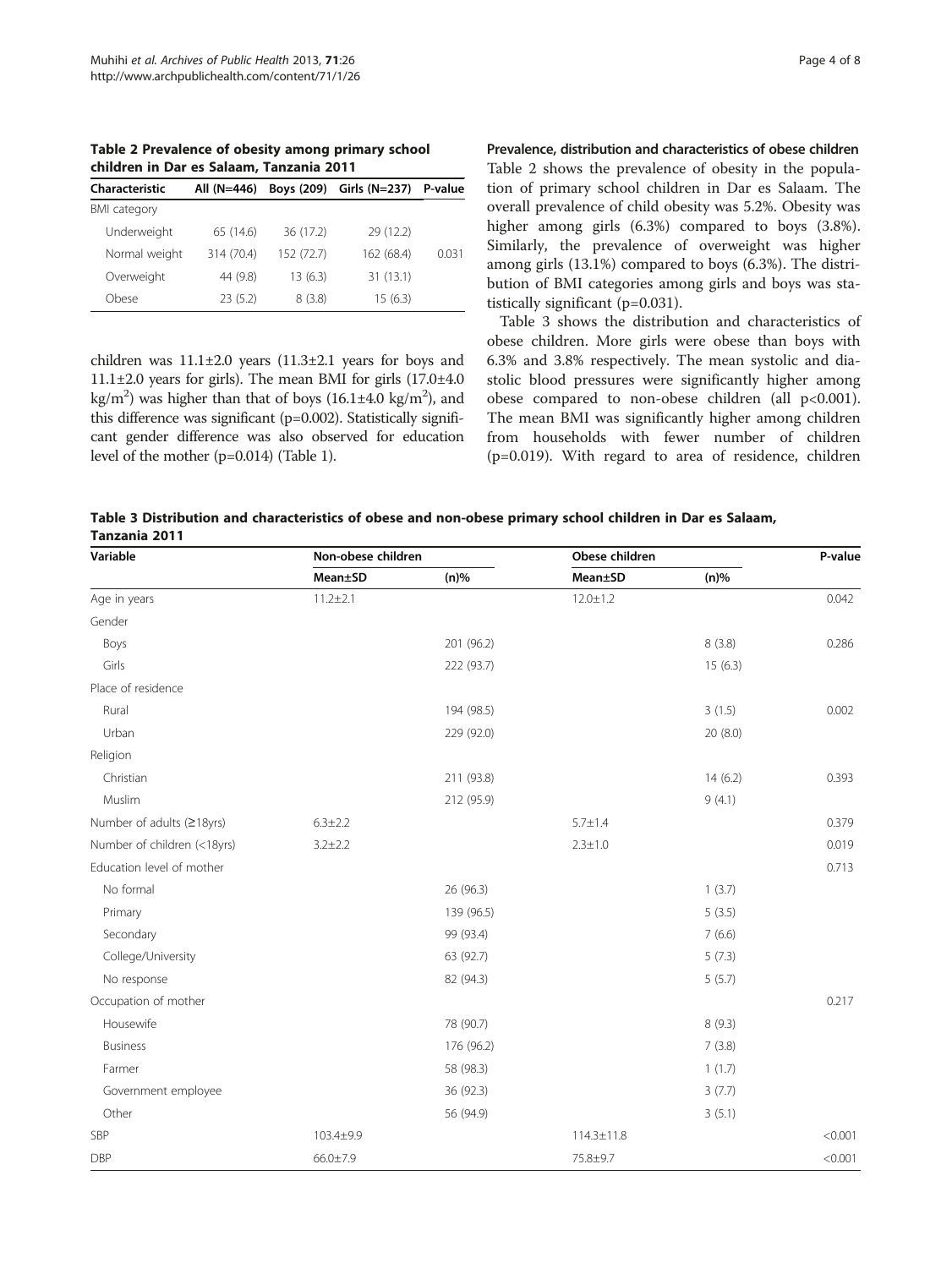| Independent variables            | Non-obese children N (%) | Obese children N (%) | COR (95% CI)          |
|----------------------------------|--------------------------|----------------------|-----------------------|
| Age (years)                      |                          |                      |                       |
| 10 years or less                 | 136 (98.5)               | 2(1.5)               | 1.0                   |
| Above 10 years                   | 287 (93.2)               | 21(6.8)              | $2.9(1.4 - 5.9)^{6}$  |
| Gender                           |                          |                      |                       |
| Boys                             | 201 (96.2)               | 8(3.8)               | 1.0                   |
| Girls                            | 222 (93.7)               | 15(6.3)              | 2.2 $(1.2 - 3.8)^{9}$ |
| Area of residence                |                          |                      |                       |
| Rural                            | 194 (98.5)               | 3(1.5)               | 1.0                   |
| Urban                            | 229 (92.0)               | 20(8.0)              | 2.9 $(1.6 - 5.3)^{9}$ |
| Education level of mother        |                          |                      |                       |
| No formal                        | 26 (96.3)                | 1(3.7)               | 1.0                   |
| Primary                          | 139 (96.5)               | 5(3.5)               | $0.3$ (0.1 - 1.1)     |
| Secondary                        | 99 (93.4)                | 7(6.6)               | $0.8$ (0.3 - 2.3)     |
| College/University               | 63 (92.6)                | 5(7.4)               | $0.6$ (0.2 - 1.9)     |
| Declined response                | 82 (94.3)                | 5(5.7)               | $0.6$ (0.2 - 1.7)     |
| Occupation of mother             |                          |                      |                       |
| Housewife                        | 78 (90.7)                | 8(9.3)               | 1.0                   |
| <b>Business</b>                  | 176 (96.2)               | 7(3.8)               | $0.7$ (0.4 - 1.5)     |
| Farmer                           | 58 (98.3)                | 1(1.7)               | $0.7$ (0.3 - 1.9)     |
| Government employee              | 36 (92.3)                | 3(7.7)               | $1.4(0.6 - 3.6)$      |
| Other                            | 56 (94.9)                | 3(5.1)               | $0.5$ (0.2 - 1.5)     |
| Money to spend at school/day     |                          |                      |                       |
| ≤500 Tshs                        | 306 (97.1)               | 9(2.9)               | 1.0                   |
| >500 Tshs                        | 117 (89.3)               | 14 (10.7)            | 2.2 $(1.3 - 3.8)^{9}$ |
| Religion                         |                          |                      |                       |
| Christian                        | 211 (93.8)               | 14(6.2)              | 1.0                   |
| Muslim                           | 212 (95.9)               | 9(4.1)               | $1.2(0.7 - 2.1)$      |
| Number of adults in the family   |                          |                      |                       |
| $\leq 4$                         | 79 (91.7)                | 7(8.3)               | 1.0                   |
| 5 to 7                           | 249 (94.3)               | 15(5.7)              | $0.8$ (0.4 - 1.5)     |
| >7                               | 95 (99.0)                | 1(1.0)               | $0.6$ (0.2 - 1.3)     |
| Number of children in the family |                          |                      |                       |
| $\leq$ 2                         | 185 (92.0)               | 16(8.0)              | 1.0                   |
| $3 - 5$                          | 195 (96.5)               | 7(3.5)               | $0.7$ (0.4 - 1.2)     |
| >5                               | 43 (100.0)               | 0(0.0)               | $0.3$ (0.1 - 1.1)     |

#### Table 4 Univariate analysis for predictors of obesity among primary school children in Dar es Salaam, Tanzania 2011

 $\overline{\$}$  = p-value <0.05.

COR = Crude Odds Ratio.

CI = Confidence Interval.

living in urban areas of Dar es Salaam were more than 5 times more likely to be obese compared to their counterparts living in rural settings (p=0.002).

## Socio-demographic factors associated with childhood obesity

Tables 4 and [5](#page-5-0) present results for univariate and multivariate analyses between various independent factors associated with childhood obesity. Children aged above 10 years were 3 times likely to be obese (COR=2.9; 95% CI: 1.4-5.9). Girls had twice the risk of being obese compared to boys (COR=2.2; 95% CI: 1.2-3.7). Urban residence was associated with a three-fold increase in the risk of being obese (COR=2.9, 95% CI: 1.6 – 5.3) and having money to spend at school also doubled the risk of being obese (COR=2.2, 95% CI: 1.3 – 3.8).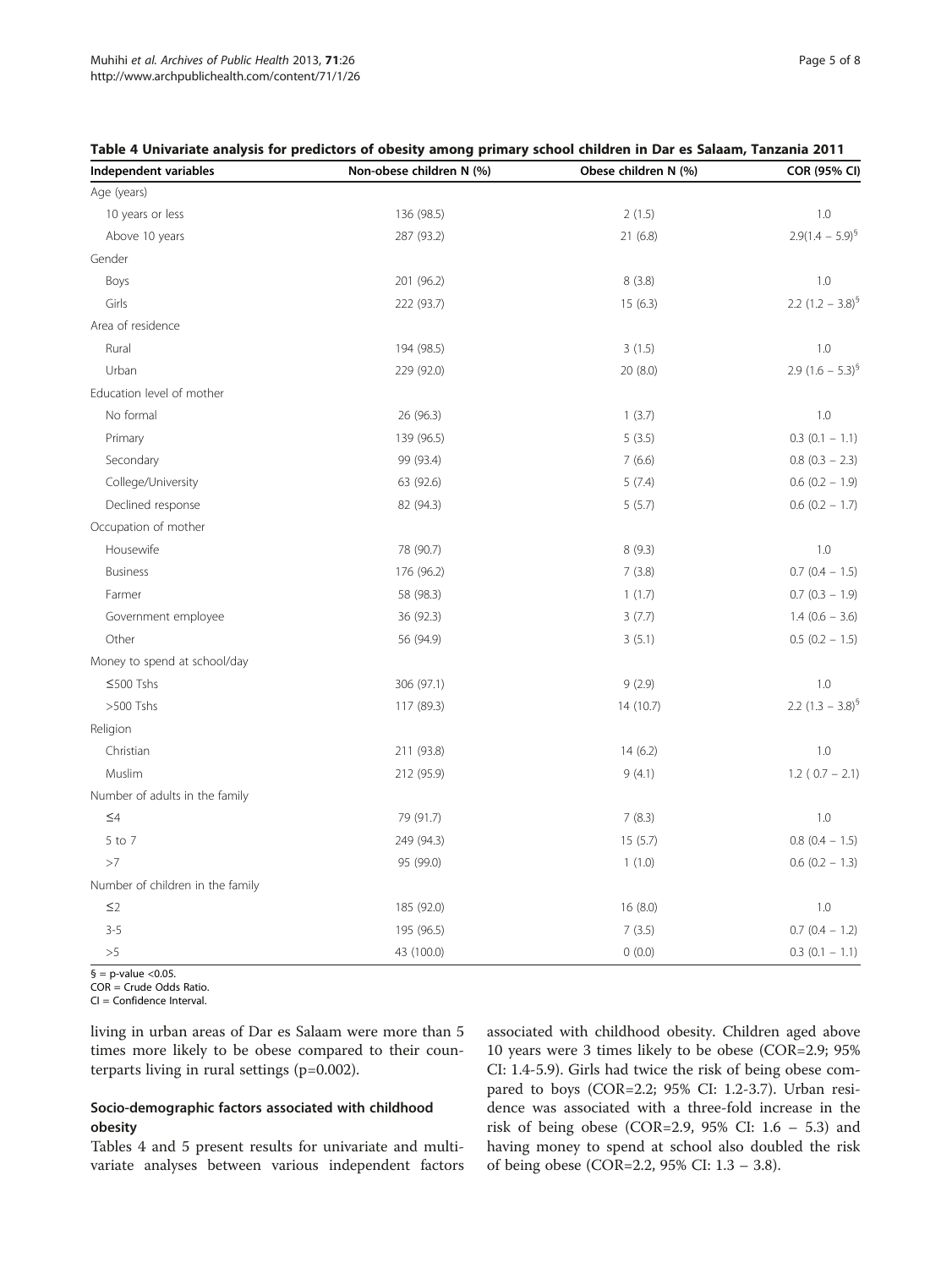| Independent variables            | Non-obese children N (%) | Obese children N (%) | AOR (95% CI)          |
|----------------------------------|--------------------------|----------------------|-----------------------|
| Age (Yrs)                        |                          |                      |                       |
| 10 years or less                 | 136 (98.5)               | 2(1.5)               | 1.0                   |
| More than 10 years               | 287 (93.2)               | 21(6.8)              | 3.3 $(1.5 - 7.2)^{6}$ |
| Gender                           |                          |                      |                       |
| Boys                             | 201 (96.2)               | 8(3.8)               | 1.0                   |
| Girls                            | 222 (93.7)               | 15(6.3)              | 2.6 $(1.4 - 4.9)^{9}$ |
| Area of residence                |                          |                      |                       |
| Rural                            | 194 (98.5)               | 3(1.5)               | 1.0                   |
| Urban                            | 229 (92.0)               | 20(8.0)              | 2.5 $(1.2 - 5.3)^{9}$ |
| Education level of mother        |                          |                      |                       |
| No formal                        | 26 (96.3)                | 1(3.7)               | $1.9(0.5 - 7.2)$      |
| Primary                          | 139 (96.5)               | 5(3.5)               | $0.5(0.2 - 1.4)$      |
| Secondary                        | 99 (93.4)                | 7(6.6)               | $0.9(0.4 - 2.3)$      |
| College/University               | 63 (92.6)                | 5(7.4)               | 1.0                   |
| Declined response                | 82 (94.3)                | 5(5.7)               | $0.6$ (0.2 - 1.8)     |
| Occupation of mother             |                          |                      |                       |
| Housewife                        | 78 (90.7)                | 8(9.3)               | $1.0$ (0.3 - 3.0)     |
| <b>Business</b>                  | 176 (96.2)               | 7(3.8)               | $0.7$ $(0.3 - 2.1)$   |
| Farmer                           | 58 (98.3)                | 1(1.7)               | $0.9$ (0.3 - 3.3)     |
| Government employee              | 36 (92.3)                | 3(7.7)               | 1.0                   |
| Other                            | 56 (94.9)                | 3(5.1)               | $0.6$ $(0.2 - 2.1)$   |
| Money spent at school/day        |                          |                      |                       |
| ≤500 Tshs                        | 306 (97.1)               | 9(2.9)               | 1.0                   |
| >500 Tshs                        | 117 (89.3)               | 14(10.7)             | 2.6 $(1.4 - 4.8)^{9}$ |
| Religion                         |                          |                      |                       |
| Christian                        | 211 (93.8)               | 14(6.2)              | 1.0                   |
| Muslim                           | 212 (95.9)               | 9(4.1)               | $1.2$ ( $0.6 - 2.2$ ) |
| Number of adults in the family   |                          |                      |                       |
| $\leq 4$                         | 79 (91.7)                | 7(8.3)               | 1.0                   |
| 5 to 7                           | 249 (94.3)               | 15(5.7)              | $0.9(0.4 - 1.9)$      |
| >7                               | 95 (99.0)                | 1(1.0)               | $0.9$ (0.4 - 2.5)     |
| Number of children in the family |                          |                      |                       |
| $\leq$ 2                         | 185 (92.0)               | 16(8.0)              | 1.0                   |
| $3 - 5$                          | 195 (96.5)               | 7(3.5)               | $0.5(0.3 - 1.0)$      |
| >5                               | 43 (100.0)               | 0(0.0)               | $0.3$ (0.1 - 1.1)     |

## <span id="page-5-0"></span>Table 5 Multivariate logistic regression models for independent predictors of obesity among primary school children in Dar es Salaam, Tanzania 2011

 $\sqrt{9}$  = P-value < 0.05.

CI = Confidence Interval.

AOR = Adjusted Odds Ratio.

After adjusting for all independent variables, age above 10 years (AOR=3.3, 95% CI=1.5-7.2), female sex (AOR=2.6, 95% CI=1.4-4.9), urban residence (AOR=2.5, 95% CI=1.2-5.3) and having money to spend at school (AOR=2.6, 95% CI=1.4-4.8) were significant independent determinants of obesity in this population of primary school children.

## Discussion

This study has established the prevalence and determinants of obesity in a representative sample of primary school children in a large business capital of Dar es Salaam. Our results showed that the prevalence of obesity was low (5.2%). After adjusting for other independent variables, age above 10 years, female gender, urban residence and having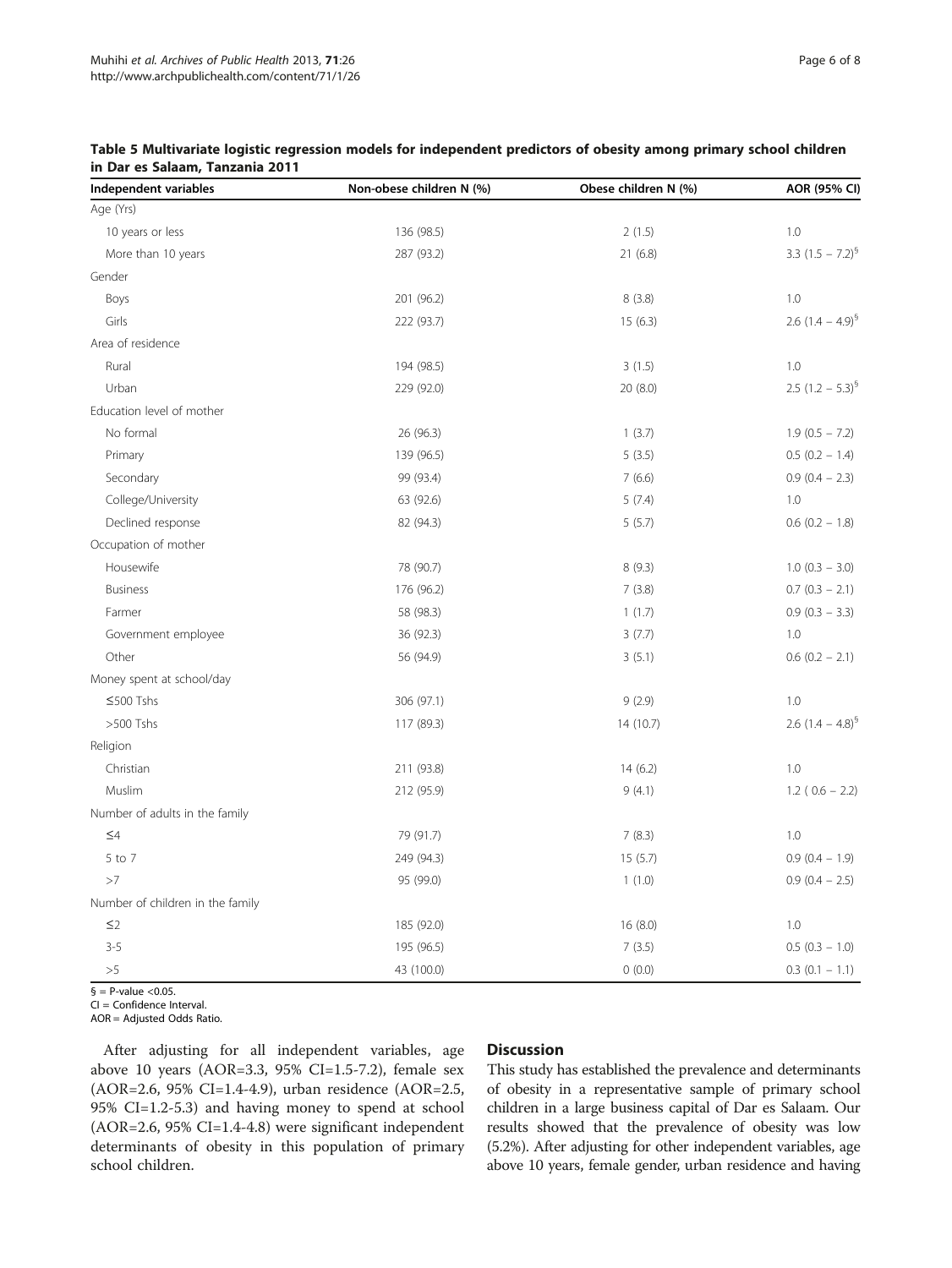money to spend at school were the most significant independent determinants of obesity in this population of primary school children.

The prevalence of child obesity found in this study was comparable to that found in previous studies conducted in Tanzania [\[4,5\]](#page-7-0), and slightly higher compared to that reported from South Africa [[26](#page-7-0)]. Higher prevalence of child obesity has been reported from North Africa [[27](#page-7-0)], and other developing [\[28,29\]](#page-7-0) and developed countries [[30-33\]](#page-7-0). In this study, prevalence of child obesity was higher among girls than boys. Other studies conducted among children in Africa [[26](#page-7-0),[27](#page-7-0),[34](#page-7-0)] and outside Africa [[35\]](#page-7-0) have reported similar gender difference in the prevalence of child obesity.

Findings on the association between socioeconomic status with childhood obesity have been controversial, with some studies reporting a positive association of lower education and lower socio-economic status with obesity [[9](#page-7-0),[36](#page-7-0)]. Other studies have demonstrated that family's higher socioeconomic status, increased parental education and high household income to be associated with increased risk of childhood obesity [\[27,37](#page-7-0)]. People in the higher socioeconomic strata in the population were the most affected when obesity emerged in developing countries [\[38](#page-7-0)]. Our findings have indicated that higher socioeconomic status as shown by higher amount of money given to a child to spend at school per day was associated with increased risk of obesity. Giving child money to spend at school increases the chance of the child to buy fast foods like French fries and sweetened snack like biscuits while at school and consequently, they are predisposed to higher risk of child obesity. Frequent snacking has been reported to be associated with BMI and BMI changes [\[39](#page-7-0)].

Our study did not find significant relationship between level of education and occupation of the mother with risk of obesity in children. Our findings appear to differ from conclusions reached by other studies which reported increased risk of overweight among children of mothers with higher education [\[34](#page-7-0)]. Contrary to findings from Ghana which documented an association between maternal employment and childhood overweight among advantaged households [[40\]](#page-7-0), an Indian study reported maternal unemployment to be a risk factor for childhood overweight [\[41](#page-7-0)]. We also had data on religion, number of children and adults in a family, and none of these variables was significantly related to child obesity.

Another interesting finding from our present study was that obese children had significantly higher systolic and diastolic blood pressure. Other studies have also reported similar findings of association between obesity and increased risk of hypertension [[42,43](#page-7-0)]. Although our study did not assess the association between obesity with other health outcomes, there is an increasing body of literature showing that childhood obesity is associated with many other adverse health effects including hyperlipidemia, respiratory disorders, glucose intolerance and type 2 diabetes mellitus, depression and low self-esteem [[15,16,19\]](#page-7-0).

Our study has several limitations. The study did not assess many other factors that influence the risk of childhood obesity. Weight gain during pregnancy, maternal obesity and birth weight have been shown to be strongly associated with childhood obesity [[8,22,29\]](#page-7-0). Unhealthy dietary pattern and physical inactivity are important factors impacting on the risk of obesity in children [[37](#page-7-0),[44,45\]](#page-7-0). Our study did not gather data to assess the relationship of these variables with the risk of childhood obesity. It is also possible that other unidentified confounders such as genetic factors may have influenced the findings of our study.

#### **Conclusions**

In conclusion, the findings of this study have shaded light on the prevalence and determinants of obesity among primary school children in Tanzania. The prevalence of obesity in this population was found to be low. However, children from urban schools and girls had proportionately higher rates of obesity compared to their counterparts. We recommend further studies to increase our understanding of the prenatal, perinatal and postnatal predictors of childhood obesity. Because early interventions on modifiable risk factors are likely to decrease the rate of childhood obesity, educational programs about obesity and associated health consequences should start early in childhood so as prevent the increasing prevalence of childhood obesity in Tanzania.

#### Competing interests

The authors declare that they have no competing interests.

#### Authors' contributions

AJM analyzed and interpreted the data, drafted and revised the manuscript. RNM analyzed data and critically reviewed the manuscript. MAN conceived and designed the study, participated in data collection and critically reviewed the manuscript. AA OC SK MM and DN participated in data collection and reviewed the manuscript. BL took anthropometric measurements and reviewed the manuscript. All authors read and approved the final manuscript version.

#### Acknowledgements

The authors are very grateful to the parents who consented for their children to participate in this study.

#### Author details

<sup>1</sup> Africa Academy for Public Health, Dar es Salaam, Tanzania. <sup>2</sup>Ifakara Health Institute, Ifakara, Morogoro, Tanzania. <sup>3</sup>Department of Epidemiology and Biostatistics, Muhimbili University of Health and Allied Sciences, Dar es Salaam, Tanzania. <sup>4</sup>Department of Physiology, Muhimbili University of Health and Allied Sciences, Dar es Salaam, Tanzania. <sup>5</sup>Muhimbili National Hospital Dar es Salaam, Tanzania. <sup>6</sup>Department of Development Studies, Muhimbili University of Health and Allied Sciences, Dar es Salaam, Tanzania. 7 Department of Pediatrics and Child Health, Muhimbili University of Health and Allied Sciences, Dar es Salaam, Tanzania.